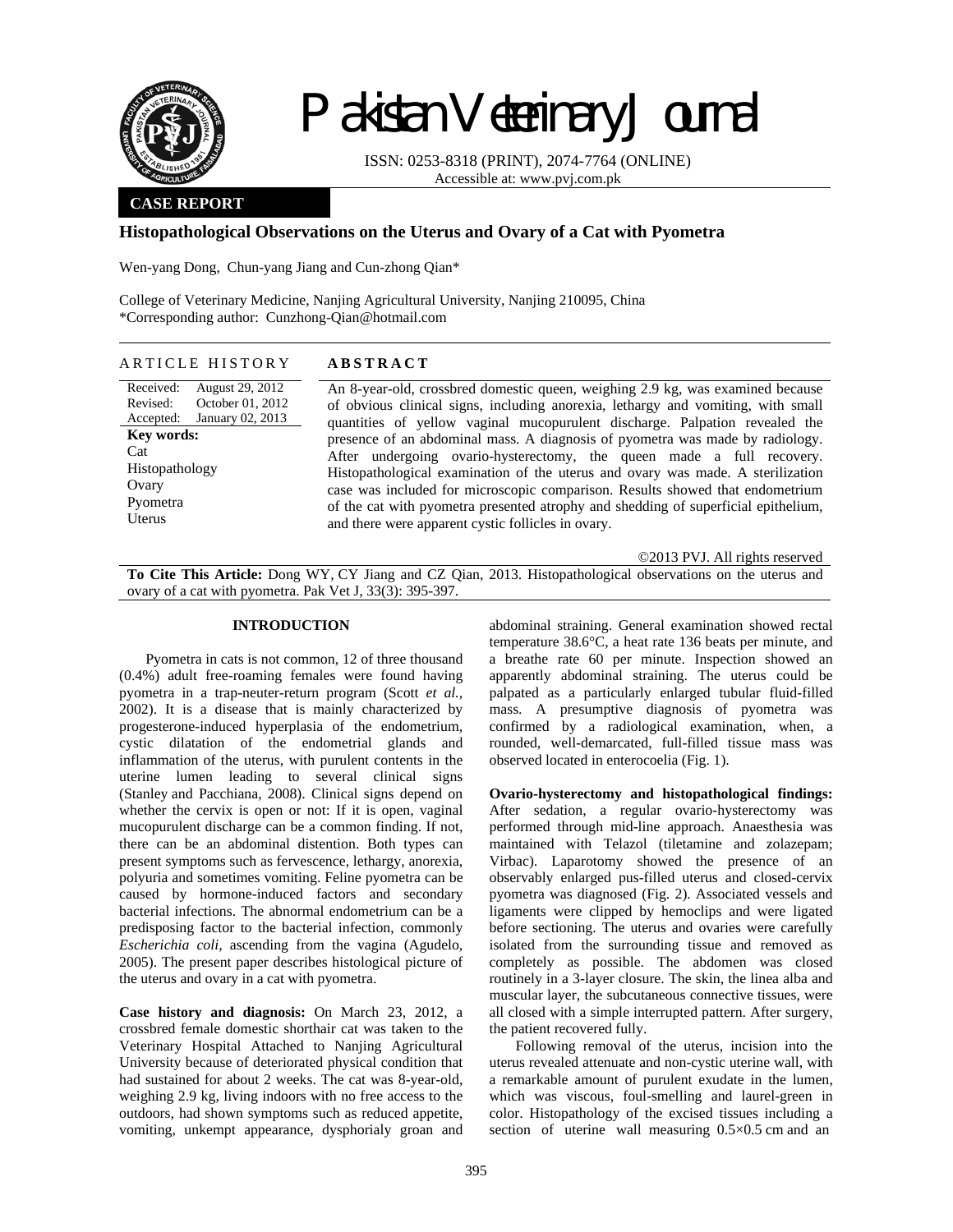

**Fig. 1:** Lateral radiology of the abdomen showing extremely enlarged uterus.



**Fig. 2:** Pyometra was confirmed when an enlarged fluid-filled uterus appeared during surgery

ovarian tissue was performed through hematoxylin and eosin staining, using standard procedures. A sterilization case was included for histological comparison.

Histopathological examination of the section of uterine wall showed uterine wall turning attenuate. There was atrophy of both endometrium and endometrial glands (Fig. 3). Shedding of superficial epithelium of endometrium was severe. In contrast, the columnar cells of superficial epithelium of endometrium of normal uterus were intact (Fig. 4). Presence of hemorrhagic areas was also found in endometrium. Although no severe inflammation could be observed in histopathological examination, some areas were found infiltrated by lymphocytes and neutrophils, indicating regional inflammation. These findings suggest the existence of purulent inflammation.

Meanwhile, histopathological examination of the ovary revealed three cystic follicles, the most marked histopathological observation. Blood cells were found in some ovarian rifts which were caused by overgrown cystic follicles (Fig. 5). Normal follicles and a small corpus luteum were also observed besides cystic follicles.

#### **DISCUSSION**

Influenced by age, pyometra has been observed in queens older than 8 years and in younger queens after progesterone administration (even if they have been



**Fig. 3:** Microscopic structure of endometrium of the queen with pyometra; shedding of epithelium and endometrial atrophy are obvious. (H & E; ×10)



Fig. 4: Microscopic structure of endometrium of the normal queen showing intact epithelium and glands (H & E;  $\times$  20)



**Fig. 5:** Microscopic structure of ovarian tissues collected from the queen with pyometra. cystic follicules and ovarian rifts are presented (H  $&\text{E}; \times 4)$